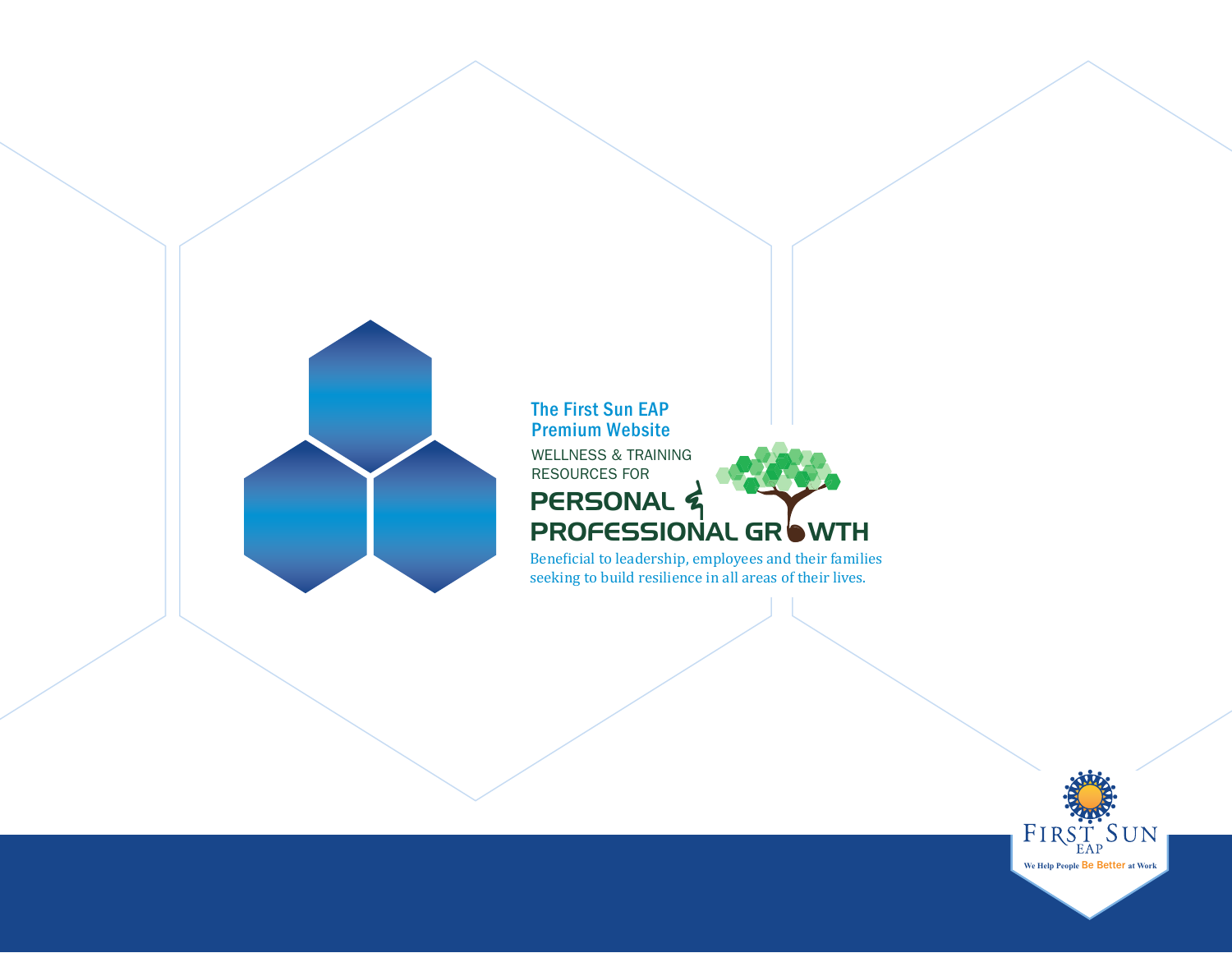## The Rising Need for Work-life Balance

In today's busy world, we wear many hats. We have more responsibility at work and at home and less time to spare. The First Sun EAP Premium Website makes it easier for employees at all levels to achieve resilience. It is an educational and interactive resource filled with wellness and training resources your employees can count on to help maintain work-life balance.

### The First Sun EAP Premium Website provides assistance across the entire organization.

| <b>EMPLOYEE</b>                                                                                                                                                                                                                                                                                                                                                                                                                                                                   | <b>HUMAN RESOURCES</b><br><b>PROFESSIONAL (HR)</b>                                                                                                                                                                                                                                                                                                                                                                                                                                        | <b>ORGANIZATION</b>                                                                                                                                                                                                                                                                                                                                                                                                     |
|-----------------------------------------------------------------------------------------------------------------------------------------------------------------------------------------------------------------------------------------------------------------------------------------------------------------------------------------------------------------------------------------------------------------------------------------------------------------------------------|-------------------------------------------------------------------------------------------------------------------------------------------------------------------------------------------------------------------------------------------------------------------------------------------------------------------------------------------------------------------------------------------------------------------------------------------------------------------------------------------|-------------------------------------------------------------------------------------------------------------------------------------------------------------------------------------------------------------------------------------------------------------------------------------------------------------------------------------------------------------------------------------------------------------------------|
| The website is a self-guided<br>help tool equipped with<br>articles, assessments, courses,<br>calculators and videos to help<br>with life's challenges.<br>Trusted source with real-<br>$\bullet$<br>world content employees<br>can turn to<br>Available 24/7/365<br>$\bullet$<br>Helpful information on<br>$\bullet$<br>personal issues<br>Interactive resilience tools<br>$\bullet$<br>Customizable experience<br>$\bullet$<br>Personal and professional<br>$\bullet$<br>growth | As a self-run online resource,<br>the Premium Website can ad-<br>dress some of the employee's<br>stress-inducing circumstances<br>to give HR the flexibility to<br>focus on other goals. HR are<br>free to download reliable,<br>education-based information<br>for the organization's needs.<br>Frees up valuable HR time<br>٠<br>Comfortably refer employ-<br>$\bullet$<br>ees to the website for help<br>World-renowned educa-<br>$\bullet$<br>tional resources to support<br>training | The website can be easily<br>integrated with other wellness<br>initiatives and contains fresh,<br>informative content the entire<br>organization can count on.<br>Trouble-free tool<br>Provides professional<br>$\bullet$<br>growth for all levels<br>Low-maintenance<br>$\bullet$<br>implementation<br>Monthly newsletter<br>$\bullet$<br>Monthly webinars<br>$\bullet$<br>Low-cost with high<br>$\bullet$<br>benefits |
|                                                                                                                                                                                                                                                                                                                                                                                                                                                                                   |                                                                                                                                                                                                                                                                                                                                                                                                                                                                                           |                                                                                                                                                                                                                                                                                                                                                                                                                         |

### The Impact of an On-the-go Society

in 3 full-time employees in some of the world's largest economies say maintaining a healthy work-life balance has become more difficult in the last five years. *(Ernst & Young)*

88% of employees say they have a hard time juggling work and life. *(Aon Consulting)*

 $57\%$  of employees with high levels of stress report they are also disengaged at work. *(Towers Watson)*

of Americans work 10 hours a day or longer, and one in five spend another 10 hours per week working from home. *(National Sleep Foundation)*

60% of households with children report all adults are working. *(U.S. Council of Economic Advisers)*

Almost  $2/3$  of people providing unpaid elder care have jobs, with about half of caregivers working full-time in addition to their caregiving duties. *(U.S. Council of Economic Advisers)*

**We Help People at** Be Better **Work**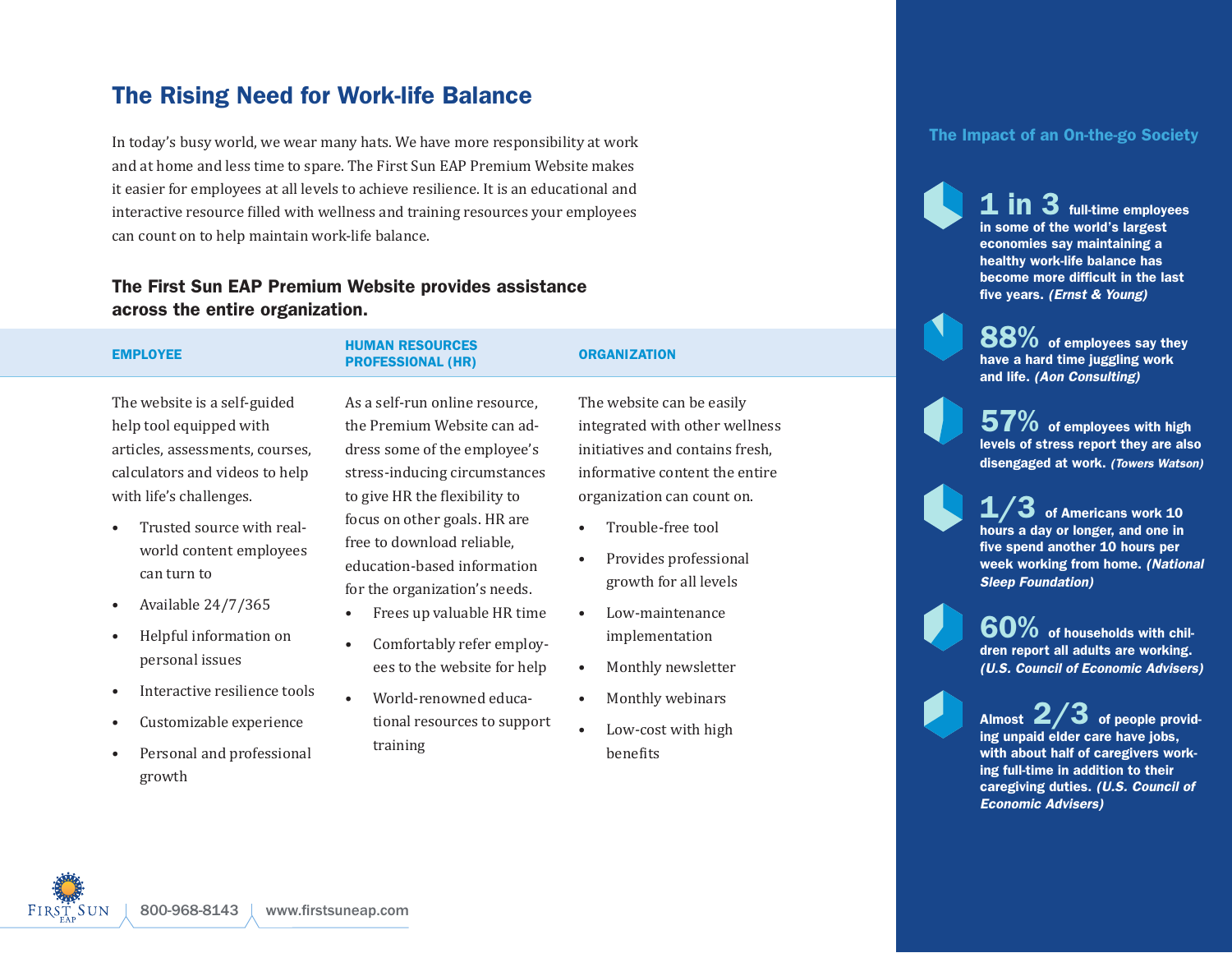

### The Premium Website

The First Sun EAP Premium Wellness and Training Resources contain over twenty thousand pieces of content in every major life category.

The content is generated from worldrenowned publishers in the areas of:



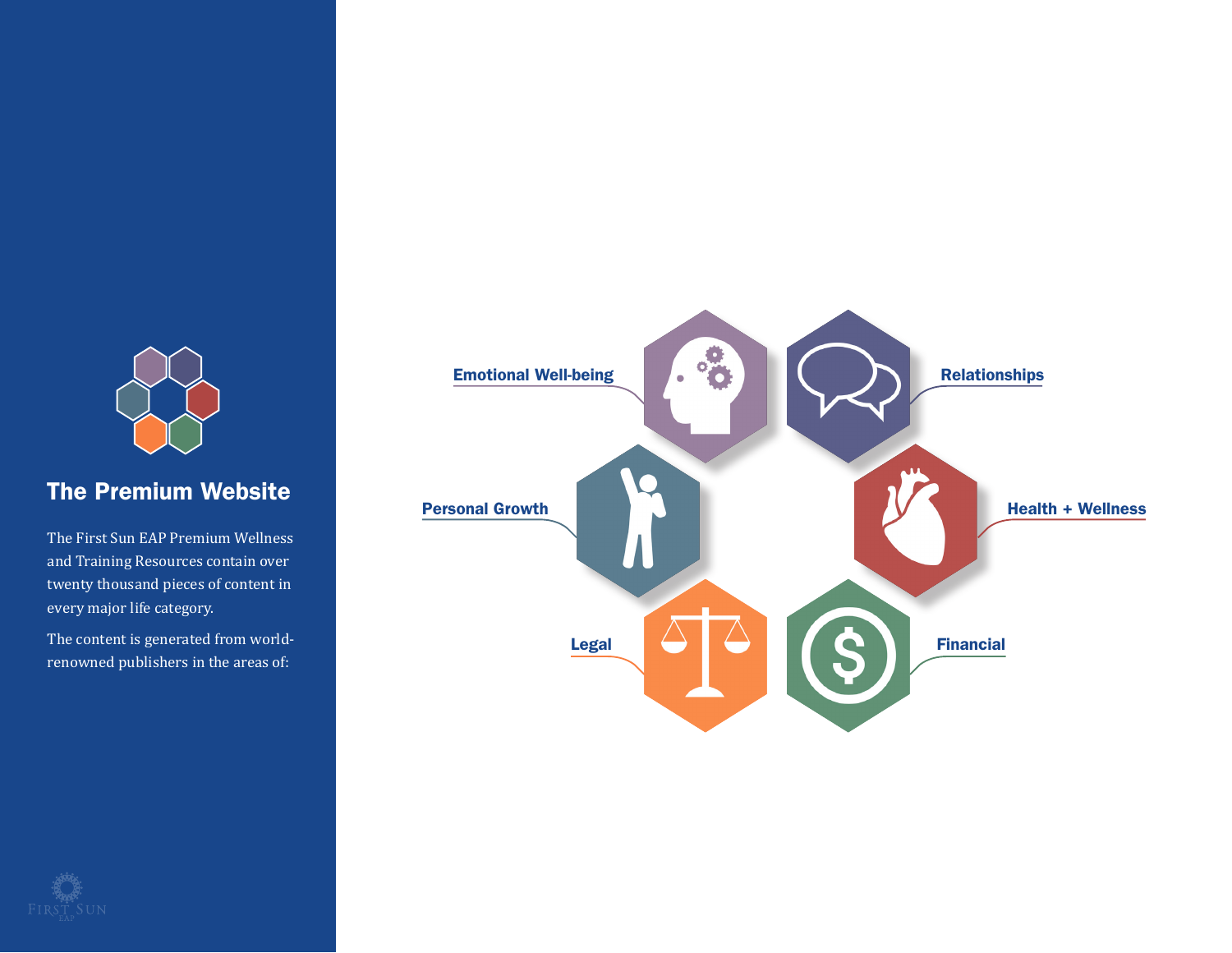### Emotional Well-being

Covers major mental health topics

- 1,000s of articles
- Screenings
- Assessments
- Approximately 1,000 helpful videos
- Sample topics: addiction, anxiety, autism, grief & loss, eating disorders, violence & abuse and depression

### Relationships

### Topics range from parenting tips to emotional development

- 1,000s of articles
- Addresses relationships with coworkers, parents, children and partners
- Sample topics: selfesteem & confidence caregiver support, partners/marriage, emotional development, family activities & goals and parenting

#### Health + Wellness

A health module with tools and information for everyone

- Over 2,000 Harvard Medical reviewed and written articles
- Over 700 videos
- Over a dozen assessments
- Sample topics: alcohol, fitness, nutrition, dieting, sleep disorders, diabetes and weight loss strategies

### **LOOK FOR THE LOG IN BUTTON OUR HOME PAGE**

**Login for Premium Wellness and Training Resources** 

### Financial

A module to help guide users to financial success

- Over 1,000 articles
- 140 calculators
- 95 commonly used Federal tax forms
- Thousands of statespecific forms
- Sample topics: insurance, estate planning, credit repair, retirement planning, home buying and budgeting

Legal Covers consumer and business issues

- Over 1,000 articles
- Over 100 common
- legal forms
- Lawyer search tool
- Sample topics: personal injury, divorce, child care, wills & estates, real estate, criminal law, consumer law and retirement

### Personal Growth

Develops skills to become successful personally and professionally

- Hundreds of articles
- Work-related information for the modern employee
- Over 60 interactive "soft skills" training courses
- Sample topics: performance management, supervision, leadership, managing work & family and team building

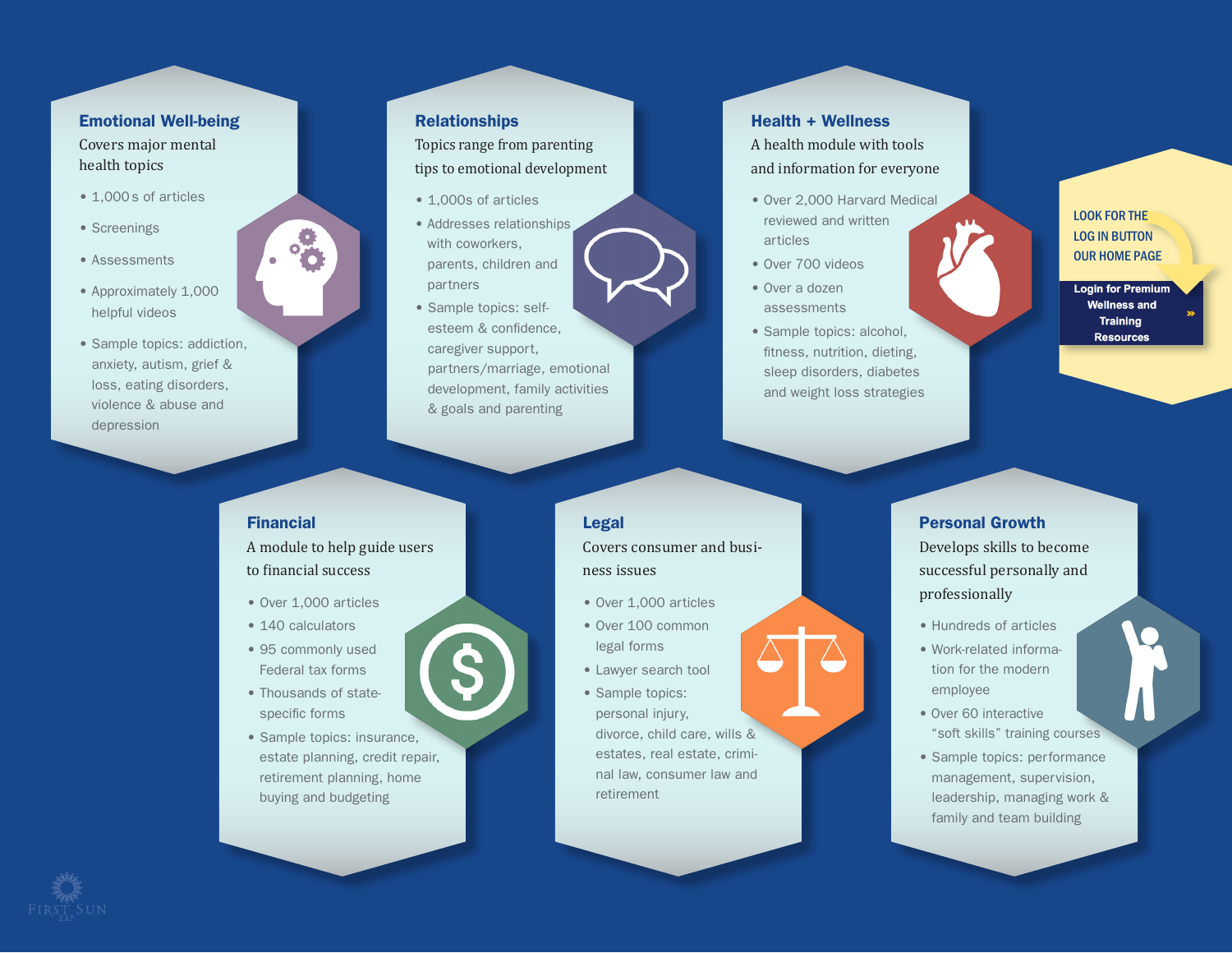

### Additional Tools

The tools on the Premium Website guide a user's personal development while acting as a resource to serve their daily needs.

EASY-TO-FIND WELLNESS & TRAINING RESOURCES



BEGIN YOUR RESILIENCE JOURNEY





MONTHLY NEWSLETTER

e Money Diet<br>e, money and food really aren't all that different. Bot

### FRESH CONTENT

### Homepage

- Features the most popular videos, assessments, articles and more
- Featured content changes daily
- Users can rate content to shape the experience for everyone
- Stress tip of the day
- Weekly Poll
- New recipe every month

### CUSTOMIZABLE FEATURES

### My Advantage

A customized section where users add their favorites

- Add videos, articles and other information related to the users' life challenges
- Automatically save coursework and assessments

### Resilience Program

Free interactive app and content library teaching users the five core components of resilience

- Clinically validated
- Resilience scale
- Self-paced experience
- 40 interactive exercises
- Ancillary material from the Resilience Center can be combined with or adapted to your organization's wellness initiatives

### MONTHLY OFFERINGS

### Balanced Living Newsletter

- Monthly issues
- A timely main article plus supporting articles
- Link to upcoming webinars
- Emailed to your main contact for distribution
- Available as a PDF

### **Webinars**

- Live and archived versions
- Topics cover professional and personal growth, and life management
- 45 minute presentation
- Presented by a subject matter expert
- Live Q+A